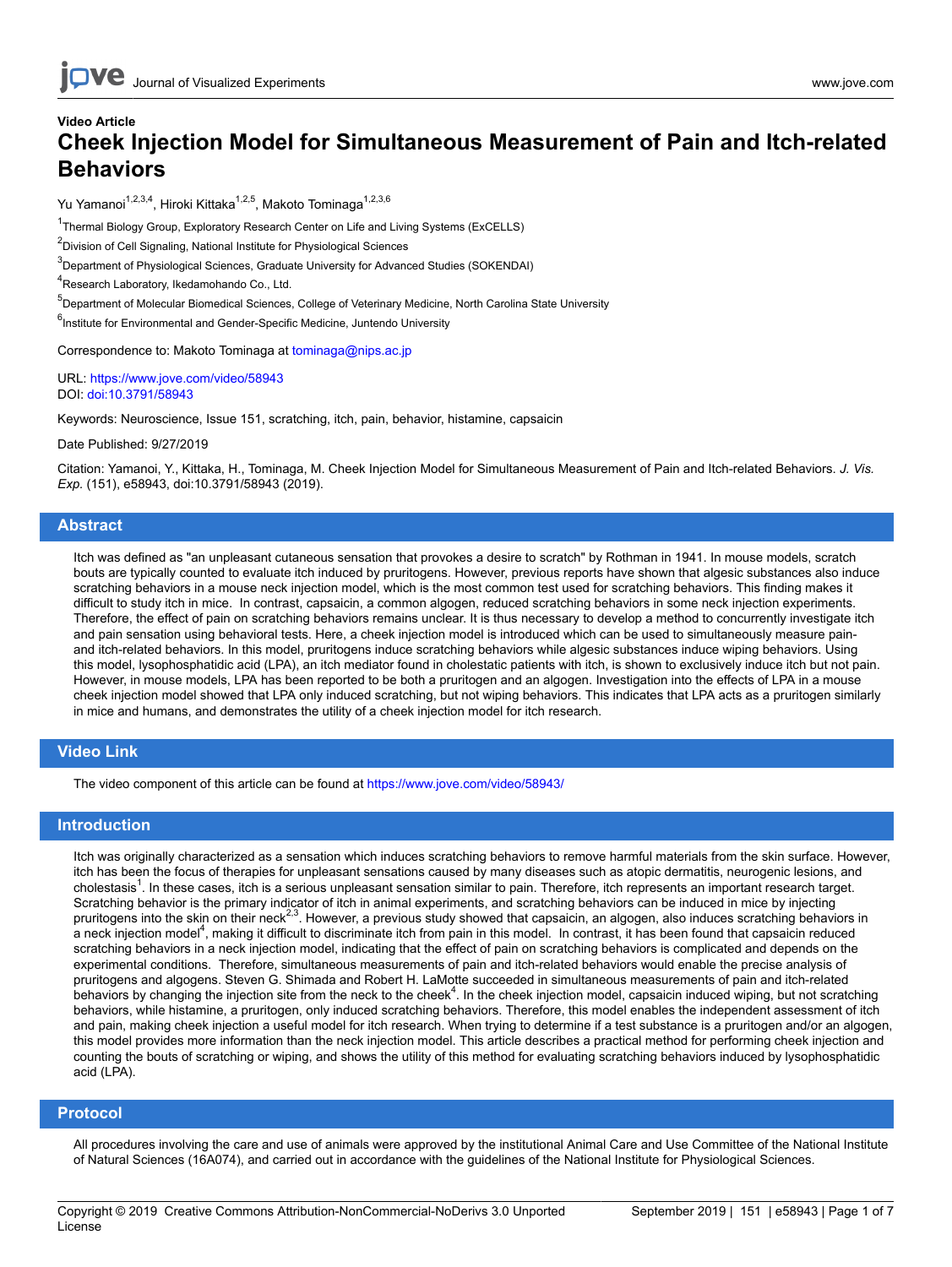NOTE: The original protocol was reported by Steven G. Shimada and Robert H. LaMotte<sup>4</sup>, and the present report describes these methods with several modifications, including the addition of a screen to prevent the animals from seeing each other, the absence of a mirror, the number of mice per recording, mouse strain, cage size, and recording time.

## **1. Cheek Injection Model**

#### 1. **Experiment preparation**

- 1. Cage
	- 1. Set four cages under a camera as shown in **Figure 1**. Set a screen to prevent the mice from seeing each other. Put in each mouse to each cage and set an acrylic lid to prevent escape of mice. Note that recordings should be performed in an environment in which temperature, humidity and sound are controlled. **NOTE:** Behaviors can also be recorded without a lid if the cage is sufficiently high.
- 2. Needle and syringe
	- 1. Use a 29 G or 30 G needle attached to a 0.5 mL syringe for the injection of test substances. If the test substance solution is highly viscous, larger needles are required. However, please note that large needles pose additional physical side effects. **NOTE:** A needle connected to a syringe with a polyethylene tube can be used.
- 3. Video camera
	- 1. Use a video camera having sufficiently large frame rates (30-60 frames/s) with relatively high resolution for the measurement of scratch bouts and wiping behaviors.
- 4. Software for video analysis
	- 1. Use a video editing software for the video playback and analysis. Note that a fast-forward mode and a frame-by-frame playback mode are needed for precise analysis.



**Figure 1: Video camera and cage set-up.** Four acrylic cages with acrylic lids, for preventing escape of the mice, and a screen for preventing contagious itch are used. [Please click here to view a larger version of this figure.](https://www.jove.com/files/ftp_upload/58943/58943fig1large.jpg)

#### 2. **Injection and recording**

1. One day prior to the experiment, shave the fur on the mouse's cheek with hair clippers (**Movie 1**). Before shaving, do not restrain the mice.

**NOTE:** CD-1 or C57BL/6 mice were mostly used in this model<sup>4,5</sup>. In this article, male 6-12 week-old C57BL/6N mice were used. Note that sensitivity to the chemicals could be different between the various mouse strains<sup>3,6,7</sup>.

- 2. One day after shaving, move the mouse to the recording cage for 1 h to acclimatize it to the recording conditions. If a topical application is used, apply it during this acclimation period.
- **NOTE:** In this report, 10 μL of 2% (w/v) diphenhydramine hydrochloride salt in saline was topically applied 30 min prior to recording.
- 3. Set a video camera above the cage, and start the video recording before the test substance injection. Inject a 10 μL solution of the test substance intradermally into the shaved cheek under awake conditions (**Movie 2**). After the injection, return the mouse to the recording cage.
- **NOTE:** In this report, 50 μg/10 μL histamine, 40 μg/10 μL capsaicin or vehicle (7% tween 80 in saline) were used as test substances. 4. Close the lid of the cage and continue video recording for 30 min.
- **NOTE:** The total recording time will depend on the experimental conditions.

#### 3. **Behavioral analysis**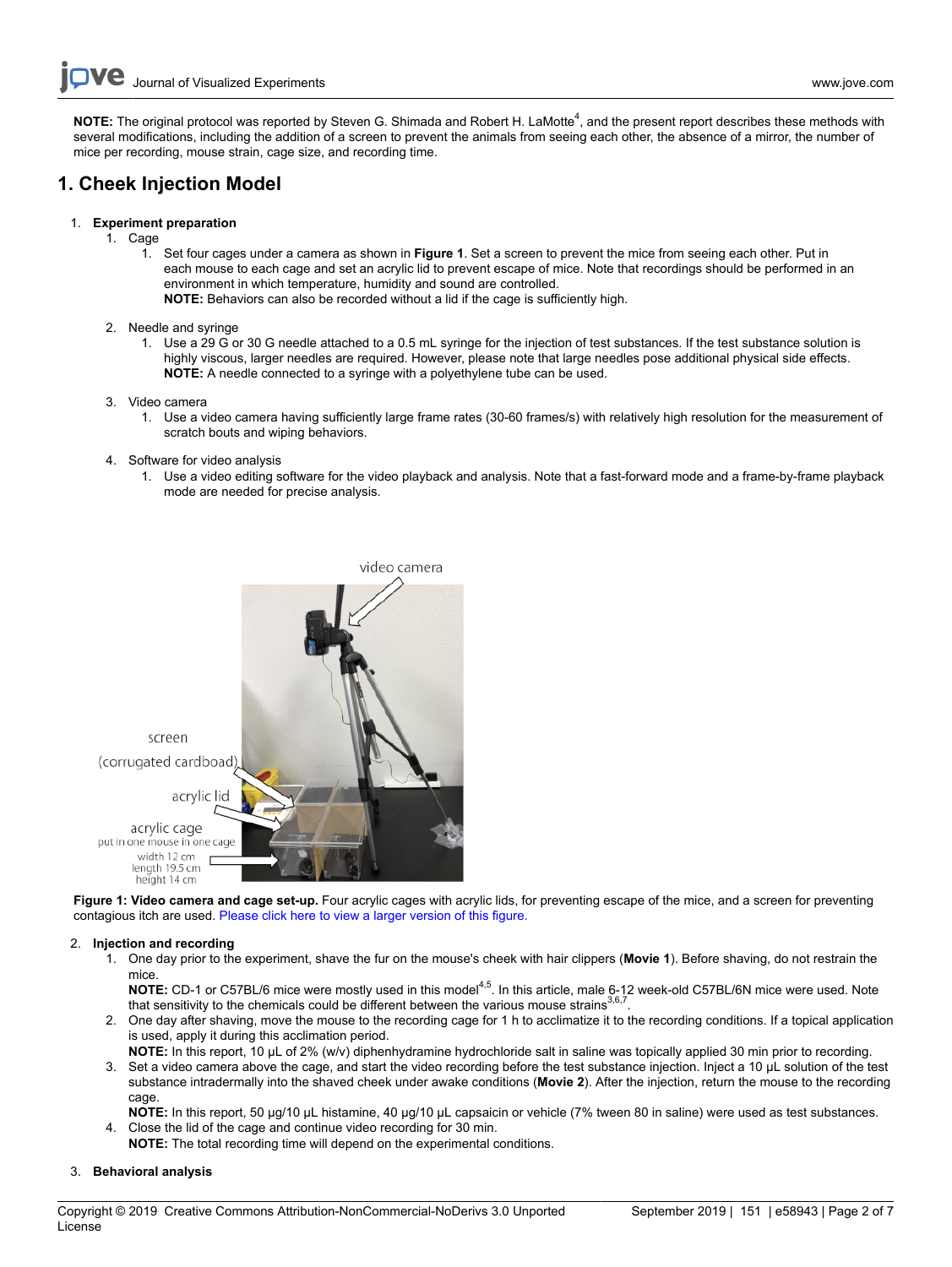1. Count scratch bouts and wiping behaviors, respectively. Mice raise a hind leg towards the cheek and scratch several times over one or a few seconds, then put their leg down. This series of actions is counted as one scratch bout. Scratching of other areas should not be counted. Mice use a single foreleg for wiping and both forelegs for grooming. These actions should be distinguished. Only wiping behaviors are counted as pain-related behaviors.

**NOTE:** Each action is shown in **Figure 2**, **Movie 3**, **Movie 4**, and **Movie 5**.



**Figure 2: Typical mouse activity during recording.** Panels A-C are illustrations representing wiping behavior with the right foreleg (**A**), scratching behavior with the right hind leg (**B**) and grooming behavior with both forelegs (**C**). Mice raise a hind leg towards the cheek and scratch several times over one or a few seconds, then put that leg down. This series of actions is counted as one scratch bout. Scratching of other areas should not be counted. Mice use a single foreleg for wiping and both forelegs for grooming. These actions should be distinguished. Only wiping behaviors are counted as pain-related behaviors. [Please click here to view a larger version of this figure.](https://www.jove.com/files/ftp_upload/58943/58943fig2large.jpg)

## **2. Neck Injection Model**

#### 1. **Injection and recording**

- 1. One day prior to the experiment, shave the fur on the nape of the mouse's neck with hair clippers after approximately 5% isoflurane inhalation for 2-3 min.
- 2. One day after shaving, move the mouse to the recording cage for 1 h to acclimatize it to the recording conditions.
- 3. Set a video camera above the cage (**Figure 1**), and start the video recording before the test substance injection. Inject a 10 μL solution of the test substance intradermally into the shaved neck under awake conditions. After the injection, return the mouse to the recording cage.

**NOTE:** In this article, 50 μg/10 μL histamine, 10 μg/10 μL or 40 μg/10 μL capsaicin, or vehicle (7% tween 80 in saline) were used as test substances.

- 4. Close the lid of the cage and continue video recording for 30 min. **NOTE:** Total recording time will depend on the experimental conditions.
- 2. **Behavioral analysis**
	- 1. Count scratch bout behaviors. Mice raise a hind leg towards the neck and scratch several times over one or a few seconds, then put that leg down. This series of actions is counted as one scratch bout. Scratching of other areas should not be counted. **NOTE:** The action of scratching is similar to that in the cheek injection model, except that the location of the scratching is shifted to the neck.

## **Representative Results**

In the neck injection model, histamine induced strong scratching behaviors (**Figure 3**). Vehicle (7% tween 80 in saline) also induced scratching behaviors. A previous report showed that detergent induced itch by histamine production from keratinocytes<sup>8</sup>. Tween 80 could induce itch by similar mechanisms, whereas capsaicin reduced vehicle-induced scratching behaviors, contrary to a previous report<sup>4</sup>. It is possible that mouse strain differences could account for these different results. These findings indicate that the effect of pain on scratching behaviors is complicated. Therefore, the simultaneous measurement of pain and itch-related behaviors may enable the precise analysis of pruritogens and algogens. In the cheek injection model, capsaicin did not induce scratching behaviors and only induced wiping behaviors, which are thought to be related<br>to pain<sup>9,10,11</sup> (Figure 4). Capsaicin injection also increased grooming behaviors (Figure 4). Capsaicin injection also increased grooming behaviors (data not shown). Following injection into the cheek, histamine mainly induced scratching behaviors with weak wiping behaviors. The application of an anti-histamine reagent, diphenhydramine, inhibited scratching. This result suggests that histamine-induced scratching behaviors are caused by the action of histamine on histamine receptors. Here, as an example, the effects of LPA in the cheek injection model are shown (**Figure 5**). LPA is an itch mediator found in cholestatic patients with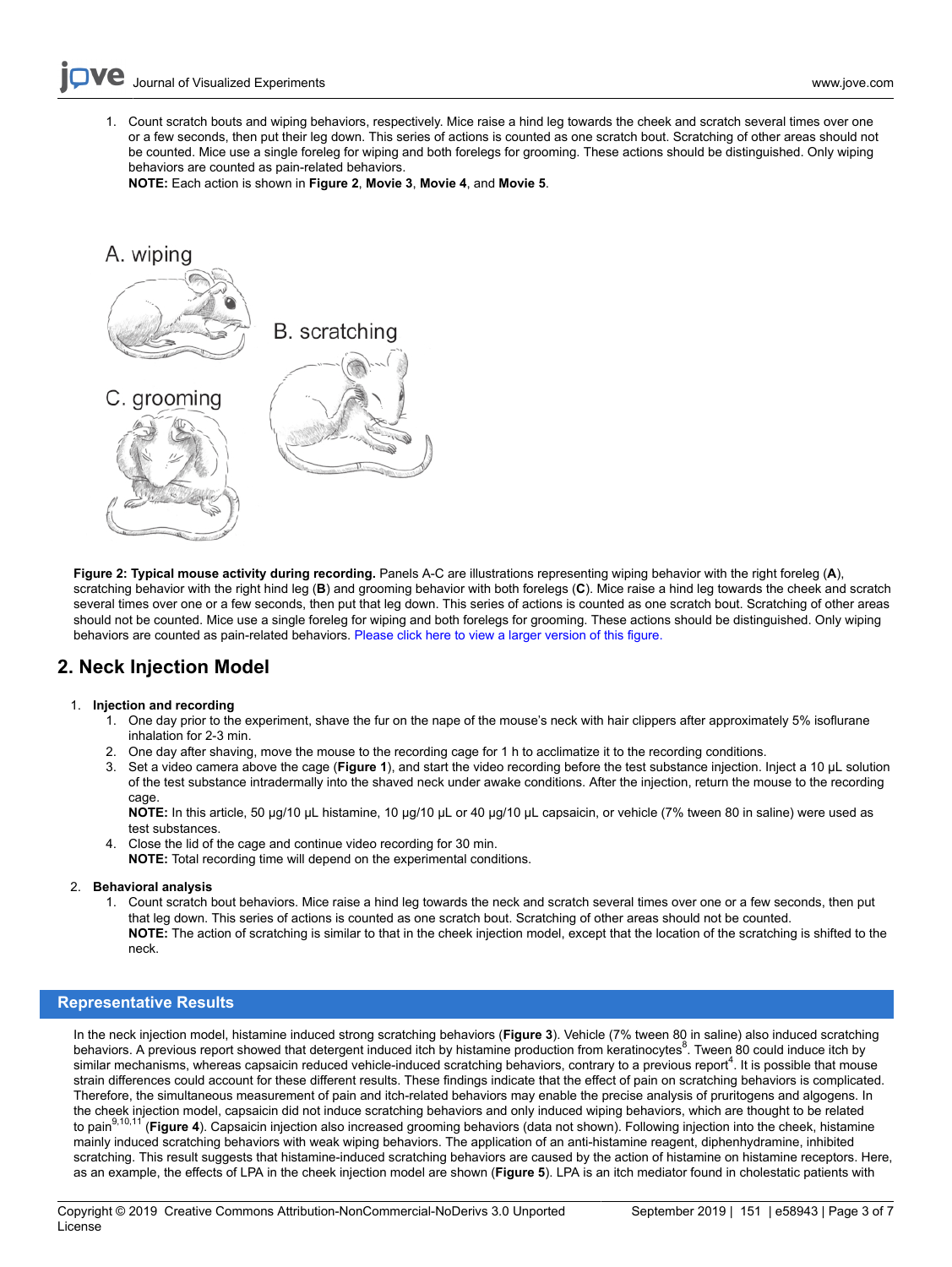itch. However, in mouse models, LPA was reported as both a pruritogen and an algogen<sup>12,13,14,15</sup>. Therefore, the effects of LPA were investigated in a cheek injection model and results showed that LPA induced scratching, but not wiping behaviors. This indicates that LPA is a pruritogen, but not an algogen, in mice similar to its effects in humans.



**Figure 3: Effects of histamine and capsaicin in the neck injection model.** (**A**) Scratching behaviors induced by the injection of vehicle (7% tween 80 in saline, open square), histamine (50 μg/10 μL per site, filled circles) or capsaicin (10 μg/10 μL per site, open triangle; 40 μg/10 μL per site, filled triangle) into the neck were assessed every 5 min for a total of 30 min. (**B**) Quantitative analysis of the scratching behaviors during the 30 min period in panel A. ##*P <* 0.01 by ANOVA followed by Bonferroni correction. Data are shown as the mean ± SEM (n = 6-8). [Please click](https://www.jove.com/files/ftp_upload/58943/58943fig3large.jpg) [here to view a larger version of this figure.](https://www.jove.com/files/ftp_upload/58943/58943fig3large.jpg)



**Figure 4: Effects of a pruritogen and an algogen in the cheek injection model.** Wiping (**A**) and scratching (**B**) behaviors induced by injection of vehicle (7% tween 80 in saline, open square), histamine (50 μg/10 μL per site, filled circles) or capsaicin (40 μg/10 μL per site, filled triangle) into the right cheek of mice were assessed every 5 min for a total of 30 min. The group shown as open circles was treated with 10 μL of 2% (w/v) diphenhydramine hydrochloride salt (DHHCL) percutaneously 30 min prior to histamine injection (50 μg/10 μL per site). DHHCl was dissolved in saline. Quantitative analysis of the wiping (**C**) and scratching (**D**) behaviors during the 30 min period in panels A and B; n = 8 animals per group. #*P <* 0.05, ##*P <* 0.01 by ANOVA followed by Bonferroni correction. Data are shown as the mean ± SEM. [Please click here to view a larger](https://www.jove.com/files/ftp_upload/58943/58943fig4large.jpg) [version of this figure.](https://www.jove.com/files/ftp_upload/58943/58943fig4large.jpg)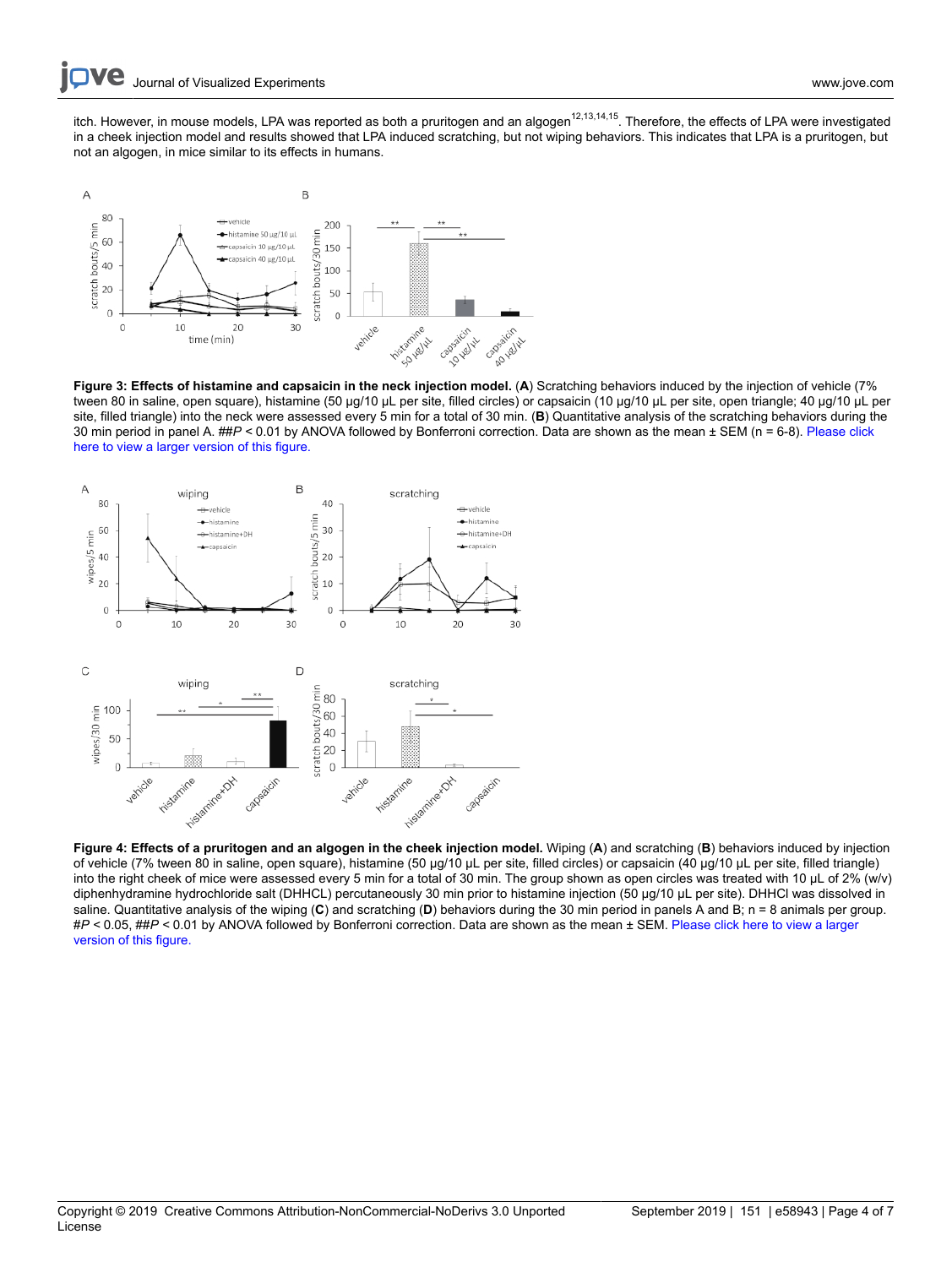

Figure 5: LPA induces scratching, but not wiping behaviors in the cheek injection model. Scratching (A) and wiping (B) behaviors induced by injection of vehicle (saline, open squares) or LPA (100 nmol/10 μL per site, filled circles) into the right cheek of mice were assessed every 5 min for a total of 30 min. Quantitative analysis of the scratching (**C**) and wiping (**D**) behaviors during the 30 min period in panels A and B; n = 17 for vehicle and n = 20 for LPA. #*P* < 0.05, ##*P* < 0.01 by Welch's *t* test. Data are shown as the mean ± SEM. This figure has been modified from Kittaka et al.<sup>5</sup>. [Please click here to view a larger version of this figure.](https://www.jove.com/files/ftp_upload/58943/58943fig5large.jpg)



**Movie 1: Movie demonstrating how to shave a mouse cheek.** [Please click here to view this video. \(Right-click to download.\)](https://www.jove.com/files/ftp_upload/58943/Yamanoi_re-Rev._Movie_1.mp4)



**Movie 2: Movie demonstrating the injection into a mouse cheek.** [Please click here to view this video. \(Right-click to download.\)](https://www.jove.com/files/ftp_upload/58943/Yamanoi_re-Rev._Movie_2.mp4)



**Movie 3: Movie demonstrating typical wiping behavior.** This movie is shown at 25% speed. [Please click here to view this video. \(Right-click](https://www.jove.com/files/ftp_upload/58943/Yamanoi_re-Rev._Movie_3.mp4) [to download.\)](https://www.jove.com/files/ftp_upload/58943/Yamanoi_re-Rev._Movie_3.mp4)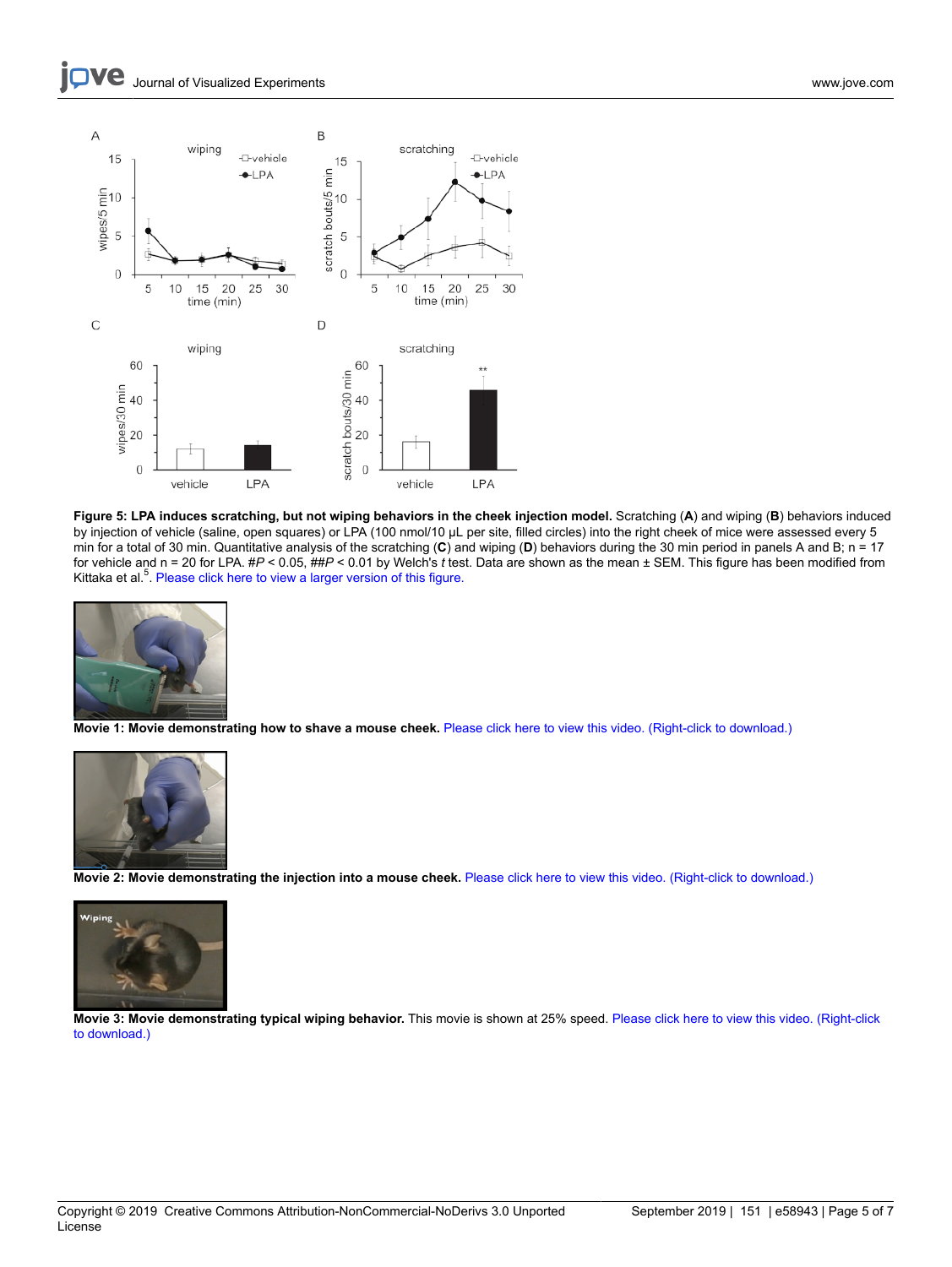

**Movie 4: Movie of typical scratching behavior.** [Please click here to view this video. \(Right-click to download.\)](https://www.jove.com/files/ftp_upload/58943/Yamanoi_re-Rev._Movie_4.mp4)



**Movie 5: Movie of typical grooming behavior.** This movie is shown at 25% speed. [Please click here to view this video. \(Right-click to](https://www.jove.com/files/ftp_upload/58943/Yamanoi_re-Rev._Movie_5.mp4) [download.\)](https://www.jove.com/files/ftp_upload/58943/Yamanoi_re-Rev._Movie_5.mp4)

#### **Discussion**

In this article, a cheek injection model is introduced and shown to be useful for the analysis of pain and itch-related behaviors.

A previous report showed that algesic substances induce scratching behaviors in a mouse neck injection model<sup>4</sup>. In contrast, capsaicin reduced scratch behaviors in other neck injection experiments (**Figure 3**). Therefore, the effect of pain on scratching behavior remains unclear. It is thus necessary to develop a method to concurrently investigate pain and itch through behavioral tests. By using a cheek injection model, the effect of a substance on both pain and itch can be evaluated.

It has previously been reported that intracellular LPA directly activates TRPV1 and TRPA1 as a mechanism of LPA-induced itch<sup>5</sup>. Accordingly, LPA-induced itch could be histamine independent. A previous study also showed that a cheek injection model can be used for the evaluation of histamine-independent itch<sup>16</sup>. Therefore, this model can be used for both histamine-dependent and -independent itch.

One of the critical steps in this experiment is the injection. Because this is an acute behavioral test, anesthesia cannot be used in the injection step as it might affect these behaviors. Therefore, the mouse needs to be held securely in order to perform a precise injection. When the hold on the animal is not secure, especially when injecting strong algogens, the mice may struggle, leading to an inaccurate injection volume and depth, followed by difficulty in interpreting the results. When handling a mouse, pull the skin on the nape between the thumb and forefinger to inhibit movement of the mouse.

Another critical step is the behavioral analysis. Because scratching is very rapid, the video needs to be watched carefully. Moreover, wiping can be difficult to distinguish from grooming. Therefore, the use of positive control chemicals such as capsaicin is recommended during the first experiment. Recording and replay conditions can also affect counting of both behaviors. If it is difficult to clearly observe the behaviors, mirrors can be used around the cages to enhance the viewing angles $4$ .

It should be noted that the cheek injection model may show reduced quantitative accuracy for the tested chemicals than in the neck injection model. As shown in **Figure 3** and **Figure 4**, the same amount of histamine induced more scratching behaviors in the neck model than in the cheek model, and showed smaller variation in the neck injection model. Once a tested substance has been shown to be a pruritogen with low algesic effects with the cheek injection model, the neck injection model is recommended for additional quantitative analysis. Even with these limitations, the cheek injection model is useful for the precise evaluation of test substances, especially in the field of itch research.

#### **Disclosures**

The authors have nothing to disclose.

#### **Acknowledgments**

We are grateful to Drs. Steven G. Shimada and Robert H. LaMotte (Yale University School of Medicine, Connecticut) from whose methods (reference 4) this technique was adapted. We also thank Mr. Kentaro Miyahara for creating the mouse illustrations. This study was supported by a Grant-in-Aid for Scientific Research from the Ministry of Education, Culture, Sports, Science and Technology in Japan (Nos. 15H02501 and 15H05928 to M.T., and No. 16K21691 to H.K.) and Uehara Memorial Foundation (to H.K.). We appreciate the introduction of the cheek injection method by Prof. LaMotte in Yale University.

### **References**

1. Ikoma, A., Steinhoff, M., Stander, S., Yosipovitch, G., Schmelz, M. The neurobiology of itch. *Nature Reviews Neuroscience.* **7** (7), 535-547, (2006).